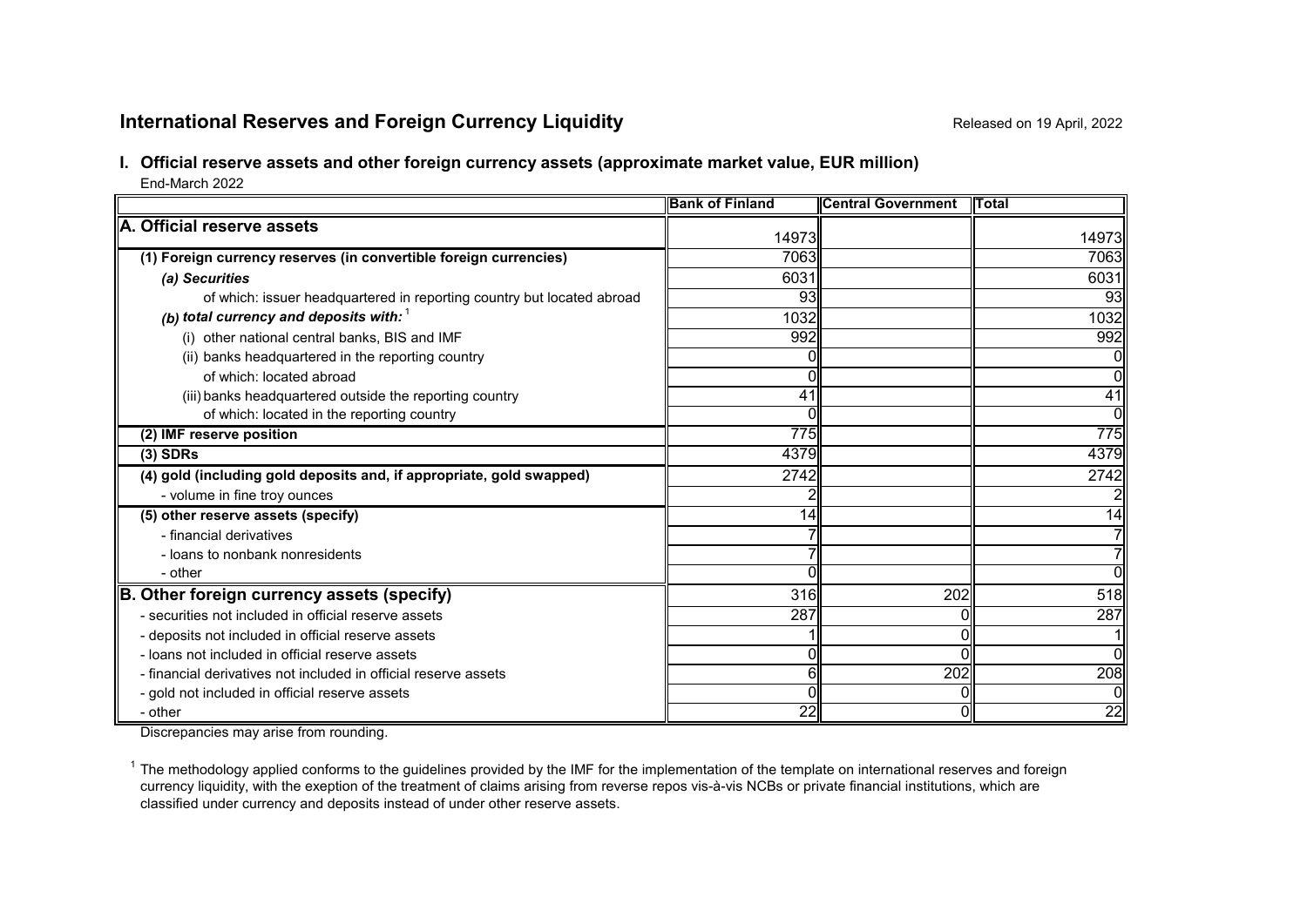#### **II. Predetermined short-term net drains on foreign currency assets (nominal value, EUR million)** End-March 2022

|      |                                                 |           |              | <b>Bank of Finland</b> |                           |               |         |          | <b>Central Government</b> |             |              | <b>Total</b>   |                           |                |
|------|-------------------------------------------------|-----------|--------------|------------------------|---------------------------|---------------|---------|----------|---------------------------|-------------|--------------|----------------|---------------------------|----------------|
|      |                                                 |           |              |                        | <b>Maturity breakdown</b> |               |         |          | <b>Maturity breakdown</b> |             |              |                | <b>Maturity breakdown</b> |                |
|      |                                                 |           |              |                        | (residual maturity)       |               |         |          | (residual maturity)       |             |              |                | (residual maturity)       |                |
|      |                                                 |           |              |                        | More                      |               |         |          | <b>More</b>               |             |              |                | More                      |                |
|      |                                                 |           |              |                        | lthan 1                   | <b>More</b>   |         |          | than 1                    | <b>More</b> |              |                | than 1                    | <b>More</b>    |
|      |                                                 |           | <b>Total</b> | Up to 1                | month                     | than 3        | Total   | Up to 1  | month                     | than 3      | <b>Total</b> | Up to 1        | month                     | than 3         |
|      |                                                 |           |              | month                  | and up                    | <b>months</b> |         | month    | and up                    | months      |              | month          | and up                    | months         |
|      |                                                 |           |              |                        | to $3$                    | and up        |         |          | to $3$                    | and up      |              |                | to $3$                    | and up         |
|      |                                                 |           |              |                        | months                    | to 1 year     |         |          | months                    | to 1 year   |              |                | months                    | to 1 year      |
| ll1. | Foreign currency loans, securities and deposits |           | ŋ            |                        |                           | $\Omega$      | $-2193$ |          | -61                       | $-2187$     | $-2193$      | 0              | $-6$                      | $-2187$        |
|      | - outflows (-)                                  | Principal | 0            |                        |                           |               | $-2152$ |          | 0                         | $-2152$     | $-2152$      | 0              | $\mathbf{0}$              | $-2152$        |
|      |                                                 | Interest  | 0            |                        |                           |               | $-41$   |          | -6                        | $-35$       | $-41$        | 0              | $-6$                      | $-35$          |
|      | - inflows $(+)$                                 | Principal | $\Omega$     |                        |                           |               |         |          |                           |             | $\Omega$     | 0              | $\mathbf{0}$              | $\overline{0}$ |
|      |                                                 | Interest  | 0            |                        |                           |               | U       |          |                           |             |              |                | $\Omega$                  | $\overline{0}$ |
| ll2. | Aggregate short and long positions in           |           |              |                        |                           |               |         |          |                           |             |              |                |                           |                |
|      | forwards and futures in foreign currencies      |           |              |                        |                           |               |         |          |                           |             |              |                |                           |                |
|      | vis-à-vis the domestic currency (including      |           |              |                        |                           |               |         |          |                           |             |              |                |                           |                |
|      | the forward leg of currency swaps)              |           |              |                        |                           |               | 2183    |          |                           | 2181        | 2183         | 0              |                           | 2181           |
|      | Short positions (-)<br>(a)                      |           |              |                        |                           | ΩI            |         |          |                           |             |              | $\Omega$       | $\Omega$                  | 01             |
|      | Long positions $(+)$<br>(b)                     |           |              |                        |                           |               | 2183    |          |                           | 2181        | 2183         | 0              | 3                         | 2181           |
| 13.  | Other (specify)                                 |           |              |                        |                           |               |         |          |                           |             |              |                |                           | $\overline{0}$ |
|      | - outflows related to repos (-)                 |           |              |                        |                           |               |         |          |                           |             |              |                | $\Omega$                  | $\overline{0}$ |
|      | - inflows related to reverse repos (+)          |           |              |                        |                           |               |         |          |                           |             |              |                |                           | $\overline{0}$ |
|      | - trade credit (-)                              |           |              |                        |                           |               |         |          |                           |             |              | 0              |                           | $\overline{0}$ |
|      | - trade credit $(+)$                            |           |              |                        |                           | ΩI            |         |          |                           |             | $\Omega$     | 0              | $\Omega$                  | $\overline{0}$ |
|      | - other accounts payable (-)                    |           |              |                        |                           |               |         |          |                           |             | $\mathbf{0}$ | $\Omega$       | $\Omega$                  | $\overline{0}$ |
|      | - other accounts receivable $(+)$               |           | 0            |                        | $\Omega$                  |               | 0       | $\Omega$ |                           |             | 0            | $\overline{0}$ | $\Omega$                  | $\overline{0}$ |

Discrepancies may arise from rounding.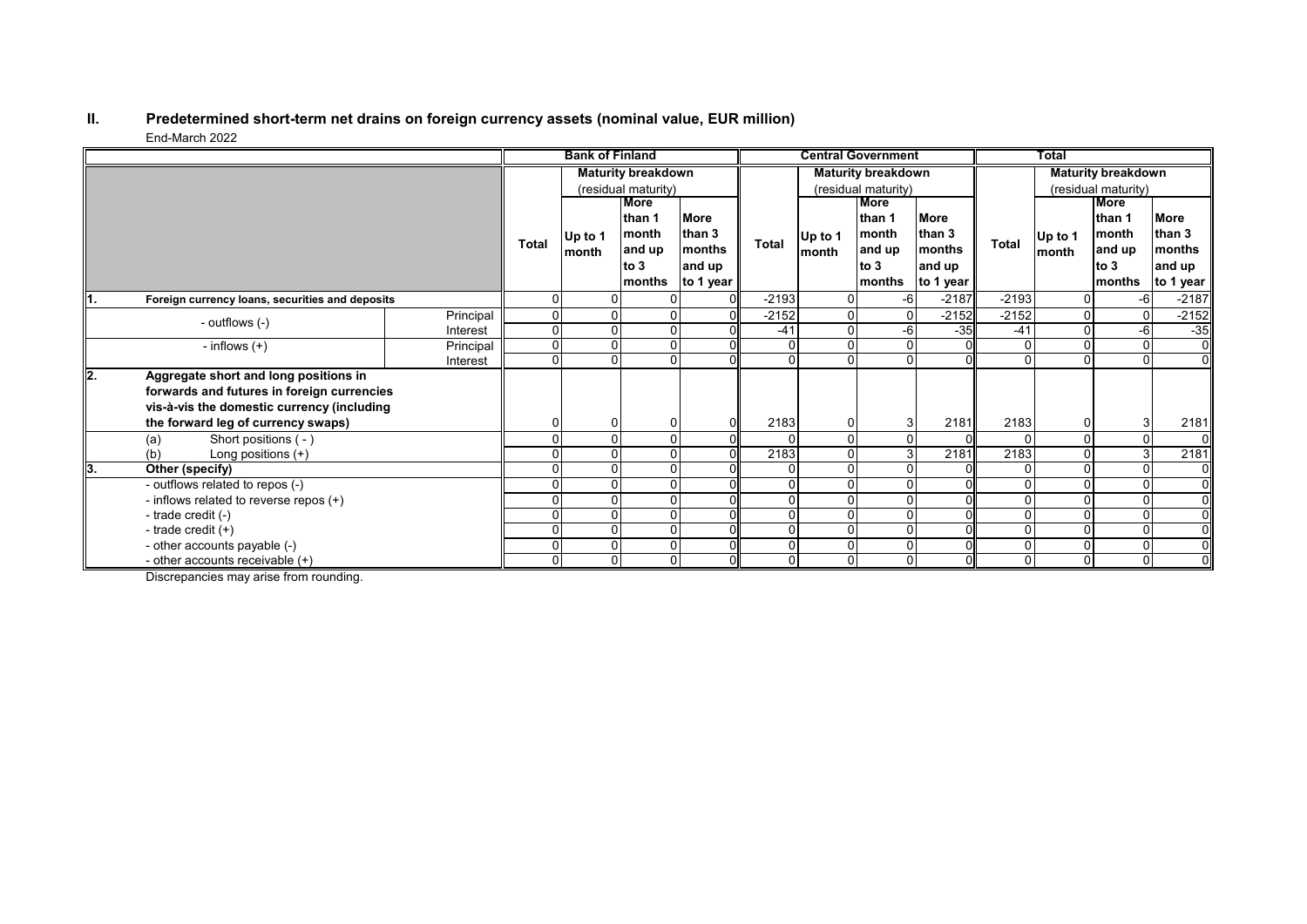## **III. Contingent short-term net drains on foreign currency assets (nominal value, EUR million)**

End-March 2022

|                                                                                       |                      | <b>Bank of Finland</b> |                                                              |                                                 |                                  |                     | <b>Central Government</b>                                  |                                                        |                     | <b>Total</b>              |                                                                    |                                                        |
|---------------------------------------------------------------------------------------|----------------------|------------------------|--------------------------------------------------------------|-------------------------------------------------|----------------------------------|---------------------|------------------------------------------------------------|--------------------------------------------------------|---------------------|---------------------------|--------------------------------------------------------------------|--------------------------------------------------------|
|                                                                                       |                      |                        | <b>Maturity breakdown</b>                                    |                                                 |                                  |                     | <b>Maturity breakdown</b>                                  |                                                        |                     | <b>Maturity breakdown</b> |                                                                    |                                                        |
|                                                                                       |                      |                        | (residual maturity, where applicable)                        |                                                 |                                  |                     | (residual maturity, where applicable)                      |                                                        |                     |                           | (residual maturity, where applicable)                              |                                                        |
|                                                                                       | Total                | Up to 1<br>Imonth      | <b>More</b><br>than 1<br>month<br>and up<br>to $3$<br>months | More<br>than 3<br>months<br>and up<br>to 1 year | Total                            | Up to 1<br>month    | <b>More</b><br>than 1<br>month<br>and up<br>to 3<br>months | <b>More</b><br>than 3<br>months<br>and up<br>to 1 year | <b>Total</b>        | Up to 1<br>Imonth         | <b>More</b><br>than 1<br><b>Imonth</b><br>and up<br>to 3<br>months | <b>More</b><br>than 3<br>months<br>and up<br>to 1 year |
| Contingent liabilities in foreign currency                                            | $\Omega$             |                        |                                                              |                                                 | $\Omega$                         | $\Omega$            |                                                            |                                                        | 0                   | $\Omega$                  | 0                                                                  |                                                        |
| (a) Collateral guarantees on debt falling due within one year                         | $\Omega$             | $\Omega$               | $\Omega$                                                     | ΩI                                              | $\Omega$                         | $\Omega$            | 0                                                          |                                                        | $\Omega$            | $\overline{0}$            | 0                                                                  |                                                        |
| (b) Other contingent liabilities                                                      | $\overline{0}$       | $\overline{0}$         | $\overline{0}$                                               |                                                 | $\overline{0}$                   | $\Omega$            | 0                                                          |                                                        | $\overline{0}$      | $\overline{0}$            | $\overline{0}$                                                     |                                                        |
| 2.<br>Foreign currency securities issued with                                         | $\Omega$             |                        |                                                              |                                                 | $\Omega$                         |                     |                                                            |                                                        | $\Omega$            |                           |                                                                    |                                                        |
| embedded options (puttable bonds)                                                     |                      |                        |                                                              |                                                 |                                  |                     |                                                            |                                                        |                     |                           |                                                                    |                                                        |
| Undrawn, unconditional credit lines provided by:                                      | $\Omega$             | $\Omega$               | $\Omega$                                                     | $\Omega$                                        | $\Omega$                         | $\mathbf{0}$        | $\Omega$                                                   | $\Omega$                                               | $\Omega$            | 0                         | 0                                                                  | $\Omega$                                               |
| (a) other national monetary authorities, BIS,                                         | $\Omega$             | $\Omega$               | $\Omega$                                                     | $\Omega$                                        | $\Omega$                         | $\Omega$            | 0                                                          | $\Omega$                                               | $\overline{0}$      | 0                         | 0                                                                  | $\Omega$                                               |
| IMF, and other international organizations                                            |                      |                        |                                                              |                                                 |                                  |                     |                                                            |                                                        |                     |                           |                                                                    |                                                        |
| - other national monetary authorities (+)                                             | $\Omega$             | $\Omega$               | $\Omega$                                                     | $\overline{0}$                                  | $\mathbf 0$                      | 0                   | 0                                                          | $\Omega$                                               | 0                   | $\overline{0}$            | 0                                                                  | $\Omega$                                               |
| - BIS $(+)$                                                                           | $\Omega$             | $\overline{0}$         | $\Omega$                                                     | $\Omega$                                        | $\overline{0}$                   | $\overline{0}$      | $\mathbf 0$                                                | $\Omega$                                               | $\overline{0}$      | $\overline{0}$            | $\overline{\mathsf{o}}$                                            | $\Omega$                                               |
| $-IMF (+)$                                                                            | $\Omega$             | $\Omega$               | $\Omega$                                                     | $\Omega$                                        | $\Omega$                         | $\Omega$            | $\Omega$                                                   | U                                                      | $\mathbf{0}$        | $\overline{0}$            | 0                                                                  | $\Omega$                                               |
| - other international organizations (+)                                               | $\Omega$             | $\Omega$               | $\Omega$                                                     | $\Omega$                                        | $\Omega$                         | $\Omega$            | 0                                                          | $\Omega$                                               | $\Omega$            | $\overline{0}$            | 0                                                                  | $\Omega$                                               |
| (b) with banks and other financial institutions (+)                                   | $\Omega$             | $\Omega$               | $\Omega$                                                     | $\Omega$                                        | $\overline{0}$                   | $\overline{0}$      | $\mathbf 0$                                                | $\overline{0}$                                         | $\overline{0}$      | $\overline{0}$            | 0                                                                  | $\Omega$                                               |
| (c) with banks and other financial institutions                                       | $\Omega$             | $\Omega$               | $\Omega$                                                     | $\Omega$                                        | $\Omega$                         | $\Omega$            | 0                                                          | $\Omega$                                               | $\Omega$            | 0                         | $\mathbf 0$                                                        | $\mathbf 0$                                            |
| headquartered outside the reporting country (+)                                       |                      |                        |                                                              |                                                 |                                  |                     |                                                            |                                                        |                     |                           |                                                                    |                                                        |
| Undrawn, unconditional credit lines provided to:                                      | $\Omega$             | $\Omega$               | $\Omega$                                                     | $\Omega$                                        | $\Omega$                         | $\Omega$            | $\Omega$                                                   | $\Omega$                                               | $\overline{0}$      | $\overline{0}$            | $\mathbf 0$                                                        | $\Omega$                                               |
| (a) other national monetary authorities, BIS,                                         | $\Omega$             | $\Omega$               | $\Omega$                                                     | $\Omega$                                        | $\Omega$                         | $\Omega$            | 0                                                          | $\Omega$                                               | $\Omega$            | $\Omega$                  | $\mathbf 0$                                                        | $\Omega$                                               |
| IMF, and other international organizations                                            |                      |                        |                                                              |                                                 |                                  |                     |                                                            |                                                        |                     |                           |                                                                    |                                                        |
| - other national monetary authorities (-)                                             | $\Omega$<br>$\Omega$ | $\Omega$<br>$\Omega$   | $\Omega$<br>$\Omega$                                         | $\overline{0}$<br>$\Omega$                      | $\overline{0}$<br>$\overline{0}$ | 0<br>$\overline{0}$ | 0<br>$\mathbf 0$                                           | 0                                                      | 0<br>$\overline{0}$ | 0<br>$\overline{0}$       | $\mathbf 0$<br>$\overline{0}$                                      | $\mathbf 0$                                            |
| $-BIS$ (-)                                                                            | $\Omega$             | $\Omega$               | $\Omega$                                                     | ΩI                                              | $\Omega$                         | $\Omega$            |                                                            | $\overline{0}$                                         | $\Omega$            | $\overline{0}$            |                                                                    | $\overline{0}$                                         |
| $-$ IMF $(-)$                                                                         | $\Omega$             | $\Omega$               | $\Omega$                                                     | $\Omega$                                        | $\overline{0}$                   | $\overline{0}$      | 0<br>0                                                     | 0                                                      | $\overline{0}$      | $\overline{0}$            | 0<br>$\overline{0}$                                                | $\mathbf 0$                                            |
| - other international organizations (-)<br>(b) banks and other financial institutions |                      |                        |                                                              |                                                 |                                  |                     |                                                            |                                                        |                     |                           |                                                                    |                                                        |
| headquartered in reporting country (-)                                                | $\Omega$             | $\Omega$               | $\Omega$                                                     | $\Omega$                                        | $\Omega$                         | $\Omega$            | 0                                                          | $\Omega$                                               | $\Omega$            | 0                         | $\Omega$                                                           | $\Omega$                                               |
| (c) banks and other financial institutions                                            |                      |                        |                                                              |                                                 |                                  |                     |                                                            |                                                        |                     |                           |                                                                    |                                                        |
| headquartered outside the reporting country (-)                                       | $\Omega$             | $\Omega$               | 0                                                            | $\Omega$                                        | $\Omega$                         | $\Omega$            | 0                                                          | $\Omega$                                               | $\overline{0}$      | 0                         | 0                                                                  | $\mathbf 0$                                            |
| Aggregate short and long positions of options                                         |                      |                        |                                                              |                                                 |                                  |                     |                                                            |                                                        |                     |                           |                                                                    |                                                        |
| in foreign currencies vis-à-vis the domestic currency                                 | $\Omega$             | $\Omega$               | $\Omega$                                                     | $\Omega$                                        | $\Omega$                         | $\overline{0}$      | 0                                                          | $\Omega$                                               | $\overline{0}$      | 0                         | 0                                                                  | $\mathbf 0$                                            |
| (a) Short positions                                                                   | $\Omega$             | $\Omega$               | $\Omega$                                                     | $\Omega$                                        | $\Omega$                         | $\overline{0}$      | 0                                                          | U                                                      | $\Omega$            | $\overline{0}$            | 0                                                                  | $\Omega$                                               |
| (i) Bought puts                                                                       | $\Omega$             | $\Omega$               | $\Omega$                                                     | $\Omega$                                        | $\Omega$                         | $\overline{0}$      | $\mathbf 0$                                                | $\Omega$                                               | $\overline{0}$      | $\overline{0}$            | 0                                                                  | $\Omega$                                               |
| (ii) Written calls                                                                    | $\Omega$             | $\Omega$               | $\Omega$                                                     | 0l                                              | $\Omega$                         | 0                   | $\Omega$                                                   | 0                                                      | $\Omega$            | $\overline{0}$            | $\mathbf 0$                                                        | $\overline{0}$                                         |
| (b) Long positions                                                                    | $\Omega$             | $\Omega$               | $\Omega$                                                     | ΩI                                              | $\overline{0}$                   | $\overline{0}$      | $\mathbf 0$                                                | $\Omega$                                               | $\overline{0}$      | $\overline{0}$            | 0                                                                  | $\Omega$                                               |
| (i) Bought calls                                                                      | $\Omega$             | $\Omega$               | $\Omega$                                                     | $\Omega$                                        | $\overline{0}$                   | $\overline{0}$      | 0                                                          | $\Omega$                                               | $\overline{0}$      | $\overline{0}$            | 0                                                                  | $\Omega$                                               |
| (ii) Written puts                                                                     | $\Omega$             | $\Omega$               | $\Omega$                                                     | $\mathbf 0$                                     | $\overline{0}$                   | $\overline{0}$      | $\overline{0}$                                             | 0                                                      | $\Omega$            | $\overline{0}$            | 0                                                                  | $\Omega$                                               |

Discrepancies may arise from rounding.